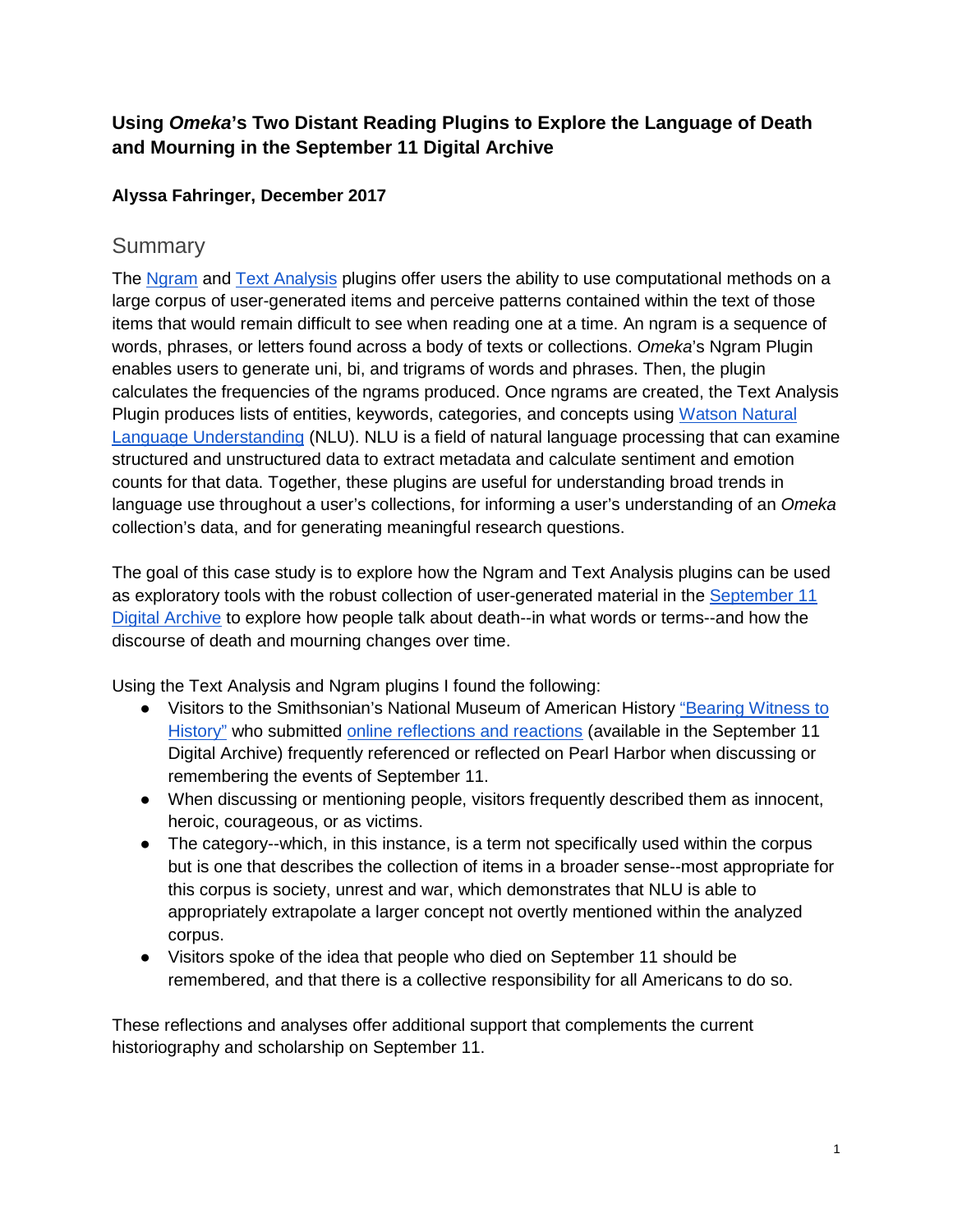Ultimately, this case study demonstrates that *Omeka*'s distant reading plugins can effectively be used as an exploratory research tool in the first step of a larger process of understanding and gaining insight into a large collection of text-based items, and can be used as a starting point for asking scholarly questions of that collection. In order to be able to more fully answer my initial research question, I would need to perform a close reading of the items within the selected collection.

# Using the Text Analysis and Ngram Plugins

# **Step 1: Choosing a collection**

After reviewing the collections and keeping in mind the limitations of the plugins--they can only read plain text, not PDFs or Word documents, for example--I determined that the collection I should focus on is the ["September 11: Bearing Witness to History" Stories Submitted Online](http://911digitalarchive.org/collections/show/30) collection. This is a collection of 7421 items that were submitted by visitors to the Smithsonian National Museum of American History's "Bearing Witness to History" online exhibit. Visitors were prompted to reflect on how they witnessed history on September 11, how their lives have changed since, and what they think should be remembered about that day.

# **Step 2: Configuring the Ngram Plugin**

On the Ngram Plugin configuration page I configured the text element to NMAH Story: Remembered because that text element correlates to the question "What do you think should be remembered about September 11th?" that visitors were asked in the Bearing Witness to History exhibit. This was the most appropriate text element for me to select because I am interested in exploring the ways people thought this event should be remembered--specifically, the ways in which people described an event that produced mass death, and the words they used to describe those who died.

### **Step 3: Creating a corpus**

When adding a corpus I did not specify a specific search term, instead electing to search the entirety of that particular text element. I did not in any way want to narrow the results that the plugin would return by searching for a specific term. I selected Date Entered (911DA Item) as the sequence element, date by year as the sequence type, and 2001-2007 as the sequence range. I selected that specific range because visitors only contributed to the collection during that span of time. I named this corpus September 11: Bearing Witness Online Submissions remembered. Out of a pool of 7421 items, the corpus was 7420 items--one item was considered out of range. I validated the 7420 items.

### **Step 4: Using the Text Analysis Plugin**

I clicked the green add a corpus button, and selected September 11: Bearing Witness Online Submissions - remembered. I did not limit the features to analyze, so entities, keywords, categories, and concepts were all checked. There is an option to only calculate the item cost and to not generate any textual analysis.

The work performed within the Text Analysis Plugin is done via IBM's Watson Developer Cloud [Natural Language Understanding,](https://www.ibm.com/watson/developercloud/natural-language-understanding.html) which analyzes text within a corpus and generates concepts,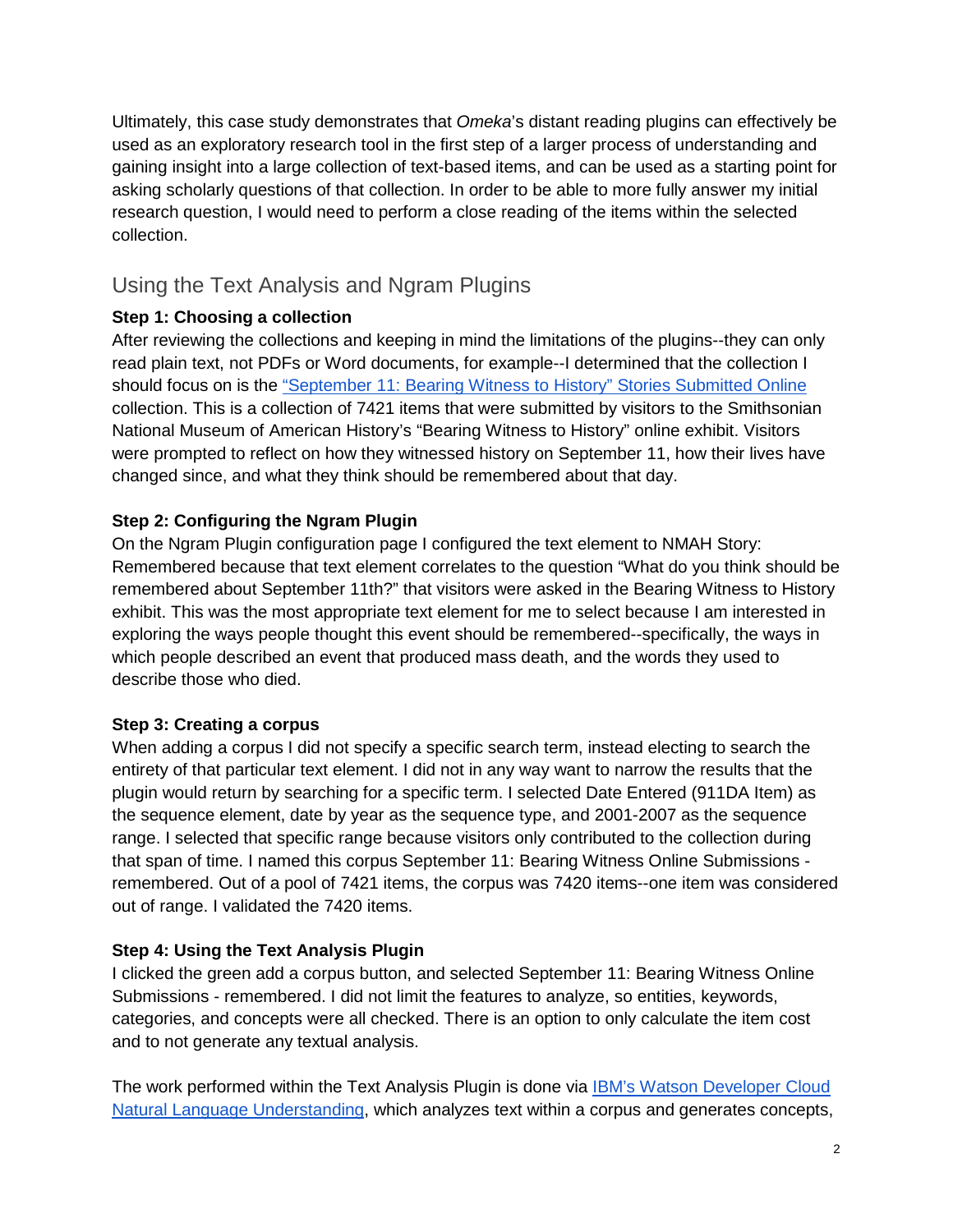entities, keywords, categories, and sentiment using natural language understanding. To use this plugin, you will need to create an account on **IBM Bluemix** and then enter in your username and password on the plugin configuration page. Check their website for information on their pricing plans and how they calculate the item cost. Typically, they charge \$0.003 per item. For my corpus, the projected item cost is approximately 615, which means that I would be charged \$1.85 to analyze the entire corpus.

As the computational portion of the text analysis is done via IBM, the only information users can glean about their process is that which is found in their [documentation.](https://console.bluemix.net/docs/services/natural-language-understanding/index.html#about) IBM is very much like a "black box"--they do not reveal the algorithms or computational methods used to produce the results users see on the plugin page. At times this can be problematic, as we will see below.

#### **Functionality of the Text Analysis Plugin: Overview**

Users can only view the results of the NLU analysis based on the sequence range of the corpus. For my corpus, I had to select a specific year to see results. The plugin divides the results into specific tabs--overview, entities, keywords, categories, and concepts. Within the overview tab, the user is presented with the year that the results are from, as well as links to the previous and next years. Users have to return to this tab to toggle between years, as the plugin is not designed to compare results between different years or display change over time. The results for each year are exportable as a .JSON file.

#### **Functionality of the Text Analysis Plugin: Entities**

The entities tab lists place names, people, events, and organizations specifically mentioned within the text of the corpus and then provides a type, emotion, sentiment, count, and relevance for each of those named entities. For a complete list of entities recognized by IBM, see [their](https://console.bluemix.net/docs/services/natural-language-understanding/index.html#about)  [documentation,](https://console.bluemix.net/docs/services/natural-language-understanding/index.html#about) including [this list of entity types and subtypes.](https://console.bluemix.net/docs/services/natural-language-understanding/entity-types.html) Entity refers to the specific named place, person, event, or organization, while type lists the type of entity that is being referenced, such as location, facility, person, organization, or company. The emotion column provides sentiment analysis of the entities named within the corpus. The emotions that are quantitatively analyzed are pre-selected by IBM, and include sadness, joy, fear, disgust, and anger. These emotions are scored from a range of 0 to 1, with 0 meaning that the text does not convey that emotion while 1 means the text definitely conveys that emotion. The sentiment of the entity is also given a numeric value that ranges from -1 to 1. Negative scores demonstrate negative sentiment, and positive scores indicate positive sentiment. The count is the number of times that entity is named within the text, and the relevance of that entity is ranged from 0 to 1, with 0 meaning that entity is not relevant, while a score of 1 means that entity is highly relevant. There is no clear documentation on how exactly IBM calculates these results.

The entities found for this corpus included the geographic places in which the main events of the day happened--World Trade Center, Manhattan, New York, Pentagon, Washington, Pennsylvania--as well as the key political actors, including George Bush and Osama Bin Laden. There were several interesting results: in 2003, Iwo-Jima was a named entity; pain and murder were other frequently named entities for a number of years; and in 2003, there were several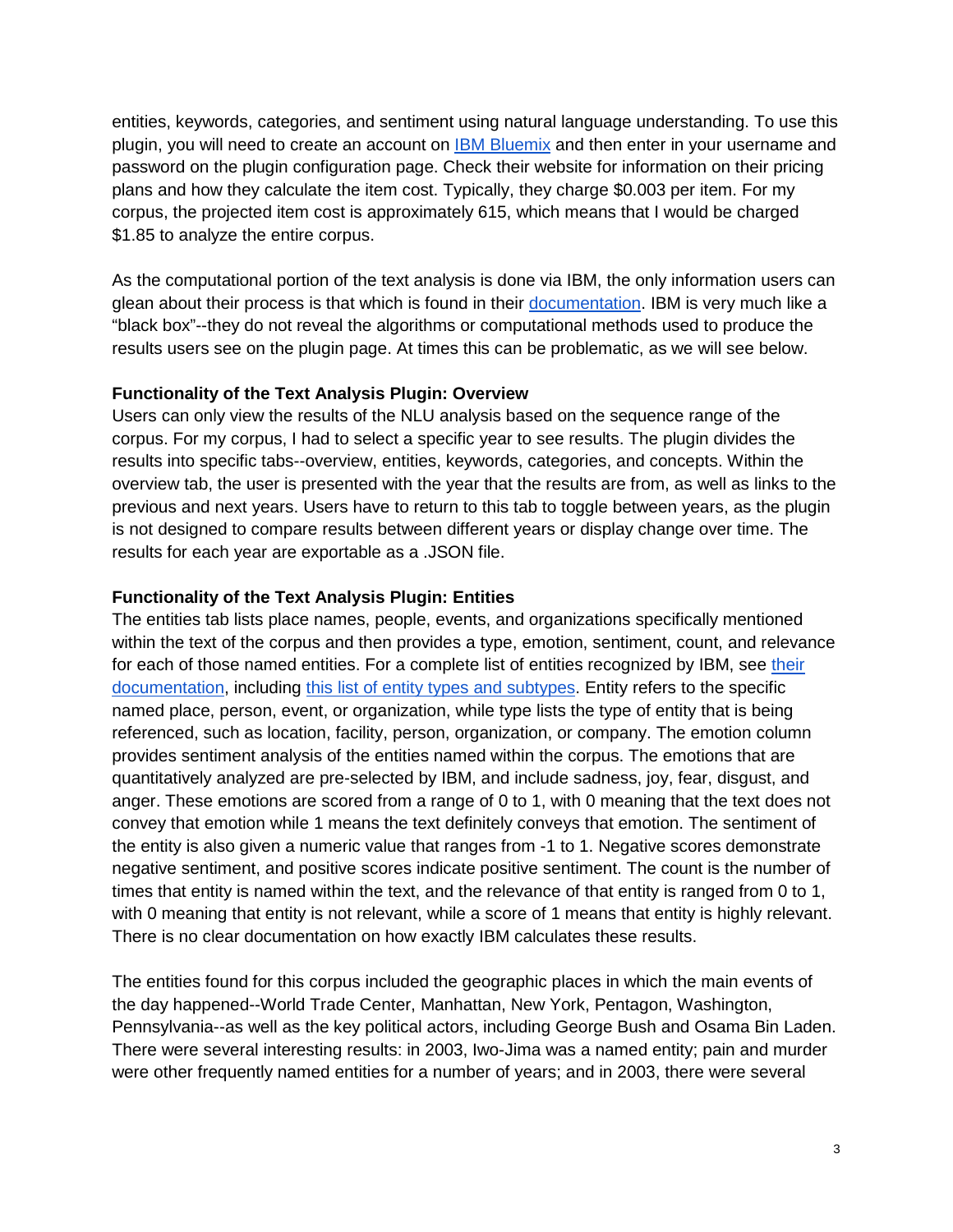named entities relating to the Irish Republican Army and Ireland. Because I am interested in death and memory, I focused on the entity Pearl Harbor.

| Year | Entity       | <b>Type</b>                                                    | Emotion                                                                                      | Sentiment   | Count          | Relevance |
|------|--------------|----------------------------------------------------------------|----------------------------------------------------------------------------------------------|-------------|----------------|-----------|
| 2002 | Pearl Harbor | Facility<br>- Location<br>- GeographicFeature<br>- BodyOfWater | Sadness: 0.133674<br>Joy: 0.269886<br>Fear: 0.084554<br>Disgust: 0.0864<br>Anger: 0.066609   | $\mathbf 0$ | 1              | 0.294806  |
| 2003 | Pearl Harbor | GeographicFeature<br>- Location<br>- BodyofWater               | Sadness: 0.28914<br>Joy: 0.273405<br>Fear: 0.080749<br>Disgust: 0.053341<br>Anger: 0.045503  | 0.477931    | 1              | 0.345147  |
| 2004 | Pearl Harbor | GeographicFeature<br>- Location<br>- BodyofWater               | Sadness: 0.185225<br>Joy: 0.044854<br>Fear: 0.354236<br>Disgust: 0.144329<br>Anger: 0.357483 | $\mathbf 0$ | $\overline{2}$ | 0.326017  |
| 2005 | Pearl Harbor | Facility<br>- Location<br>- GeographicFeature<br>- BodyOfWater | Sadness: 0.3475<br>Joy: 0.099293<br>Fear: 0.299677<br>Disgust: 0.137908<br>Anger: 0.161431   | 0.510529    | 1              | 0.287748  |
| 2005 | Pearl Harbor | Location                                                       | Sadness: 0.3475<br>Joy: 0.099293<br>Fear: 0.299677<br>Disgust: 0.137908<br>Anger: 0.161431   | $-0.520308$ | 1              | 0.284391  |
| 2007 | Pearl Harbor | Location                                                       | Sadness: 0.120447<br>Joy: 0.193406<br>Fear: 0.31384<br>Disgust: 0.311847<br>Anger: 0.294161  | $\Omega$    | 1              | 0.814814  |

Pearl Harbor was mentioned only once or twice for each year--with the exception of 2006, in which it seems that Pearl Harbor was not mentioned at all--based on the count column. The year in which Pearl Harbor was most relevant was 2007, and the year in which it was least relevant was 2005. These results also demonstrate a shortcoming of this plugin--for 2005, Pearl Harbor was identified as both a facility and a location, and in other years it was also identified as a geographic feature. It is evident that IBM could not determine that both mentions of Pearl Harbor in 2005 are, presumably, referencing the attack on Pearl Harbor in 1941. Surprisingly, IBM determined that the sentiment in regard to Pearl Harbor were mostly positive or neutral. For the first two years of this corpus, the predominating emotion--by which I mean the emotion for a specific year that scored the closest to 1--were joy in 2002 (0.269886) and 2003 (0.28914). Both of those results demonstrate that the text does not *definitely convey that emotion*, but it is the highest ranking emotion based on their analysis. For 2004, 2005, and 2007, the predominating emotions were fear and anger, sadness, and fear, respectively. However, none of these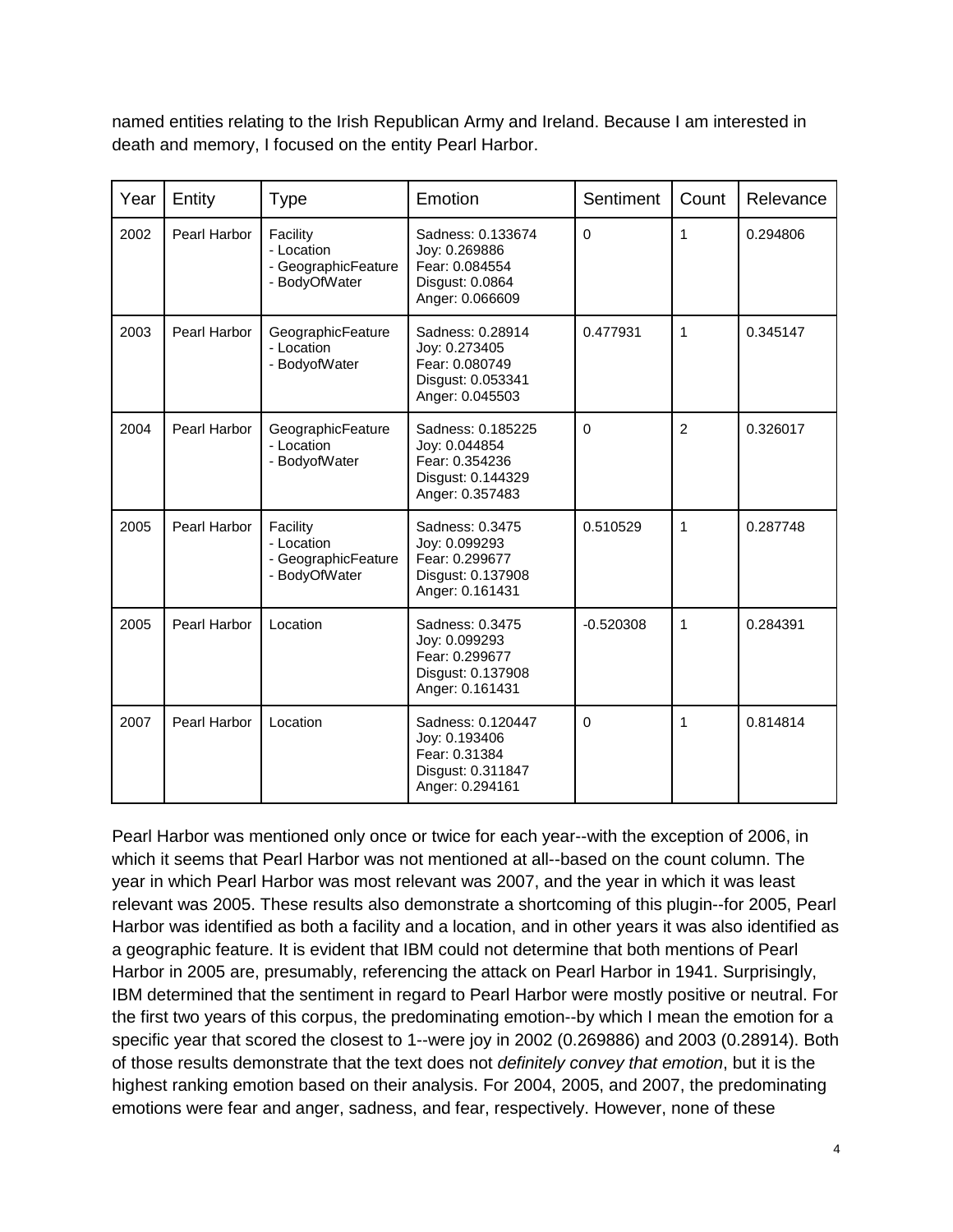emotions scored a 0.4 or higher, so those results are inconclusive as to the emotions conveyed in the named entities. Only in 2005, for the Pearl Harbor location entity, was Pearl Harbor associated with negative sentiment. Based solely on these results, it does not seem as though there was any significant change over time when visitors referenced Pearl Harbor when describing the ways they think that September 11 should be remembered.

After viewing these results for the named entity Pearl Harbor, I had several questions that would require a close reading of the items within the collection, such as: Was Pearl Harbor only mentioned once or twice in each year, and was Pearl Harbor not mentioned at all in 2006? How and in what ways were people using or referencing Pearl Harbor when discussing the events of September 11? Does it seem that visitors were referencing Pearl Harbor with positive, not negative, sentiment?

### **Functionality of the Text Analysis Plugin: Keywords**

The keywords tab identifies the important keywords in the text. This tab also includes a quantitative analysis of emotion, sentiment, and relevance. Like the entity tab, the analyzed emotions are sadness, joy, fear, disgust, and anger. The scores range from 0 to 1, with 0 meaning the text does not convey the emotion and 1 meaning the text definitely carries the emotion. Similarly, sentiment is scored from -1 to 1, with negative scores for keywords that convey negative sentiments, and positive scores for keywords that convey positive sentiment. Relevance is also scored on a scale from 0 to 1, with 0 being no relevant to the corpus and 1 meaning it is highly relevant. This tab does not include a count for the number of times a keyword has been detected within the corpus.

It is important to note that the keywords analysis distinguishes between keywords that are essentially the same thing, such as firefighters and firemen, and their quantitative scores for emotion, sentiment, and relevance are different--in some cases, vastly different (the corpus demonstrates a measure of 0.13 of disgust at firefighters, while for firemen disgust measures a 0.43), and in other cases, fairly similar (the relevance of firefighters is 0.58, while for firemen it is 0.55).

I chose the following keywords to analyze because they are, presumably, descriptions of people who died in the attacks, experienced the attacks firsthand, or took part in rescue efforts on September 11. Initial results demonstrate that commonly found keywords across the corpus include adjectives and their derivative forms such as innocence, heroism, bravery, and courage. Resilience and human spirit provide insight into how people felt, experienced, and described the immediate aftermath of September 11.

| Year | Keyword         | Emotion                                                                                     | Sentiment    | Relevance |
|------|-----------------|---------------------------------------------------------------------------------------------|--------------|-----------|
| 2002 | Innocent people | Sadness: 0.732546<br>Joy: 0.058496<br>Fear: 0.124857<br>Disgust: 0.57707<br>Anger: 0.145959 | $-0.0519344$ | 0.740151  |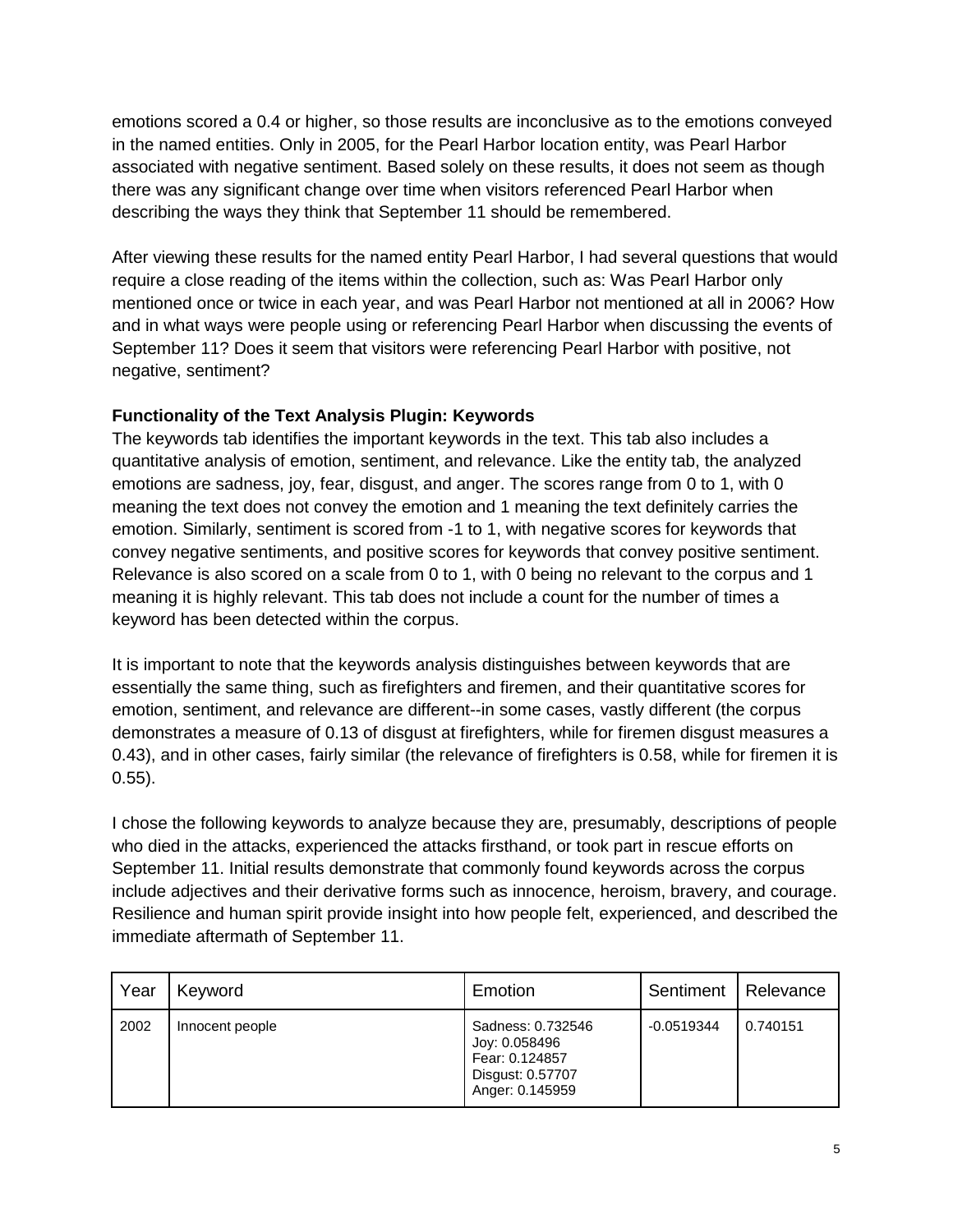| 2003 | Innocent people         | Sadness: 0.733687<br>Joy: 0.075683<br>Fear: 0.134673<br>Disgust: 0.452294<br>Anger: 0.138388 | $-0.0889349$ | 0.742744 |
|------|-------------------------|----------------------------------------------------------------------------------------------|--------------|----------|
| 2004 | Innocent people         | Sadness: 0.770779<br>Joy: 0.016252<br>Fear: 0.144666<br>Disgust: 0.459848<br>Anger: 0.159    | $-0.682278$  | 0.568773 |
| 2005 | Innocent people         | Sadness: 0.743672<br>Joy: 0.044277<br>Fear: 0.109687<br>Disgust: 0.499401<br>Anger: 0.511203 | 0.20324      | 0.637829 |
| 2006 | Innocent people         | Sadness: 0.722597<br>Joy: 0.03518<br>Fear: 0.086218<br>Disgust: 0.484707<br>Anger: 0.520946  | $-0.542099$  | 0.633805 |
| 2002 | Heroes                  | Sadness: 0.673566<br>Joy: 0.557382<br>Fear: 0.071303<br>Disgust: 0.431435<br>Anger: 0.059664 | 0.0140902    | 0.56763  |
| 2004 | Heroes                  | Sadness: 0.650439<br>Joy: 0.550626<br>Fear: 0.068995<br>Disgust: 0.473761<br>Anger: 0.094164 | 0.0767499    | 0.468169 |
| 2004 | Heroic people           | Sadness: 0.354535<br>Joy: 0.433587<br>Fear: 0.107533<br>Disgust: 0.034002<br>Anger: 0.162639 | $-0.374939$  | 0.440568 |
| 2002 | Courageous people       | Sadness: 0.306031<br>Joy: 0.223203<br>Fear: 0.07928<br>Disgust: 0.316657<br>Anger: 0.110639  | 0.842254     | 0.547792 |
| 2006 | Couragious (sic) people | Sadness: 0.215821<br>Joy: 0.257432<br>Fear: 0.084548<br>Disgust: 0.190669<br>Anger: 0.043764 | $-0.489516$  | 0.571103 |
| 2002 | Brave people            | Sadness: 0.258485<br>Joy: 0.473523<br>Fear: 0.049476<br>Disgust: 0.282559<br>Anger: 0.044548 | 0.817203     | 0.540521 |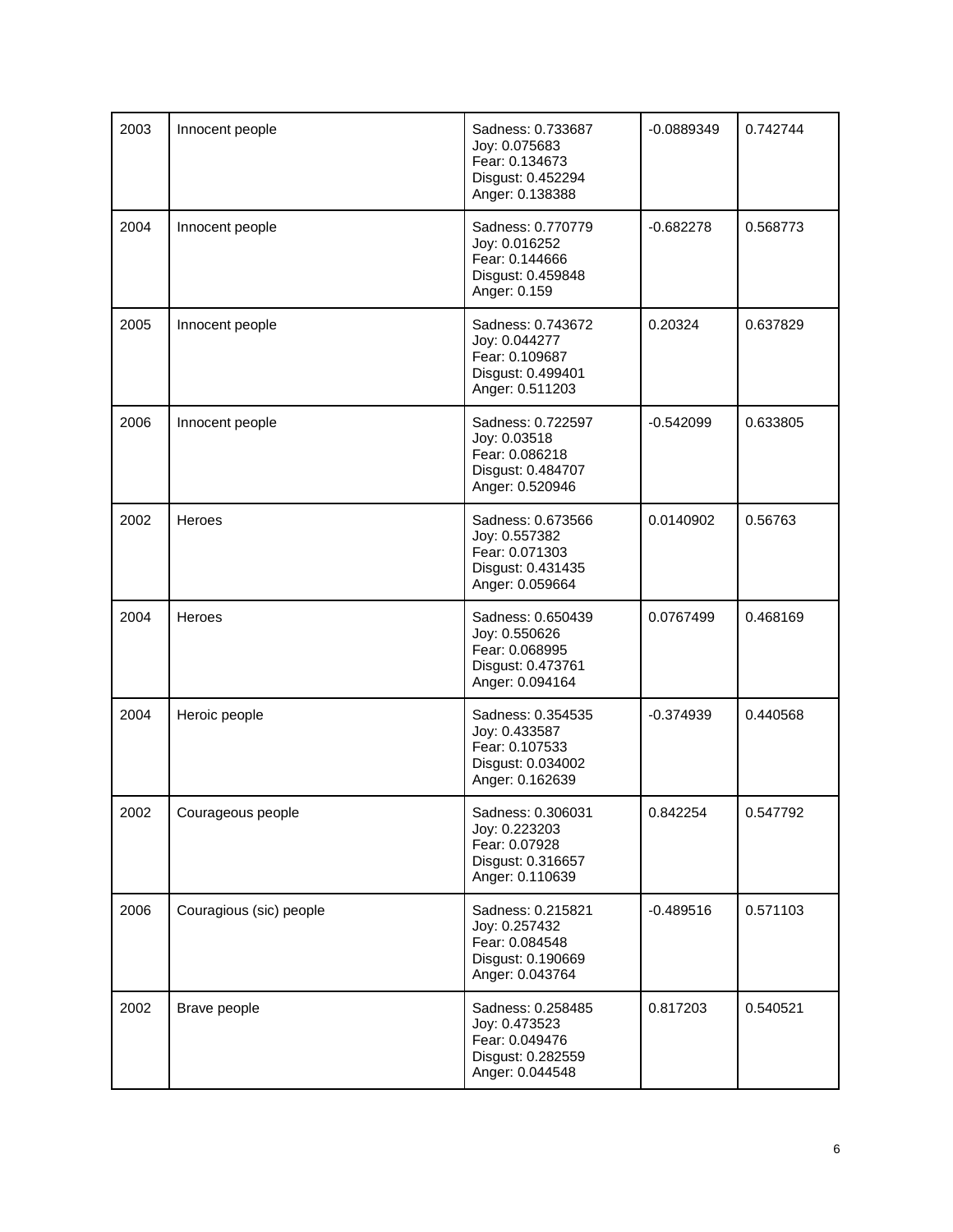| 2004 | Brave people         | Sadness: 0.500175<br>Joy: 0.223087<br>Fear: 0.073039<br>Disgust: 0.346415<br>Anger: 0.016836 | 0.765227    | 0.47467  |
|------|----------------------|----------------------------------------------------------------------------------------------|-------------|----------|
| 2005 | Brave people         | Sadness: 0.387235<br>Joy: 0.476964<br>Fear: 0.052619<br>Disgust: 0.150666<br>Anger: 0.018825 | $-0.732673$ | 0.567374 |
| 2006 | Brave people         | Sadness: 0.337607<br>Joy: 0.076824<br>Fear: 0.083207<br>Disgust: 0.633405<br>Anger: 0.119117 | 0.18228     | 0.59206  |
| 2003 | Good innocent people | Sadness: 0.750238<br>Joy: 0.132718<br>Fear: 0.049889<br>Disgust: 0.109968<br>Anger: 0.075005 | $\Omega$    | 0.596469 |
| 2005 | Innocent victims     | Sadness: 0.62327<br>Joy: 0.031394<br>Fear: 0.028309<br>Disgust: 0.496707<br>Anger: 0.045745  | 0.600264    | 0.569529 |
| 2006 | Innocent heros (sic) | Sadness: 0.769088<br>Joy: 0.067199<br>Fear: 0.016195<br>Disgust: 0.126869<br>Anger: 0.125124 | $-0.649557$ | 0.543636 |

The keyword innocent people is used from 2002 through 2006, and for each year it is associated with negative sentiment with the exception of 2005. This keyword declines in relevance during those years, but even in 2006 it maintained a relatively high relevance at 0.633805. This suggests that even five years after September 11, innocent people was still a commonly used keyword to describe those who died.

The keywords heroes and heroic people were found in 2002 and 2004. Heroes is associated with a slightly positive sentiment, while heroic people is associated with negative sentiment. In 2002 and 2004, the emotions most strongly associated with heroes are sadness and joy, while the emotion most strongly associated with heroic people is joy. These results are puzzling, as they suggest that while an overall sentiment for a keyword such as heroic people is negative, the emotion most strongly found with that keyword is joy.

Other keywords of interest are courageous people and brave people. Both keywords are fairly relevant to the corpus. In 2002, courageous people had a positive sentiment, while in 2006 they had a negative sentiment. In neither year were any emotions particularly prevalent. In 2002, 2004, and 2006 brave people had a positive sentiment, while in 2005 it had a negative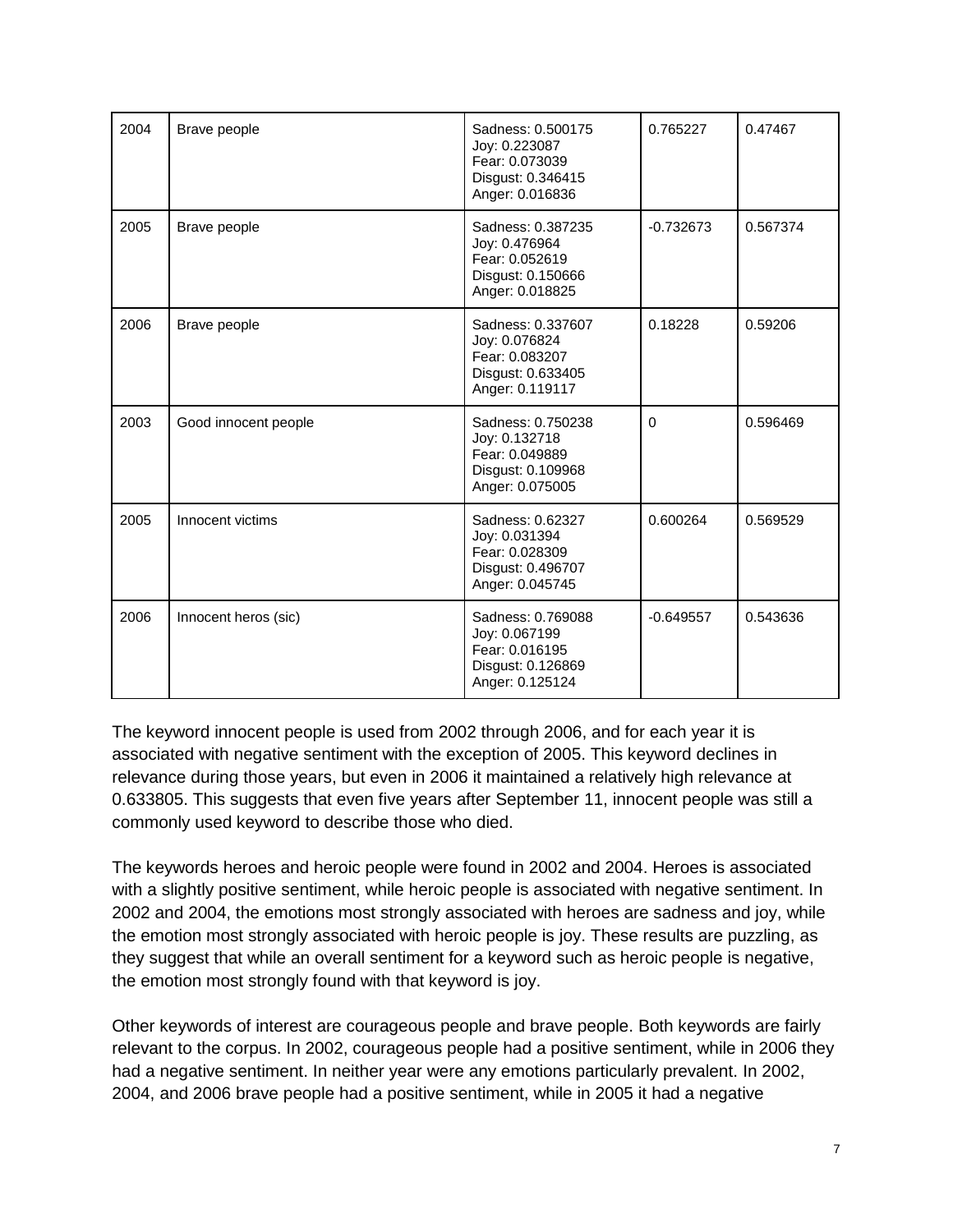sentiment. The predominant emotion associated with the keyword brave people varied widely: In 2002, the predominant emotion was joy, in 2004 it was sadness, in 2005 it was joy, and in 2006 it was disgust.

It is clear that in order for these results to be meaningful, a close reading of the individual items within the collection is required.

### **Functionality of the Text Analysis Plugin: Categories**

The categories tab categorizes the words of the corpus using a classification hierarchy determined by IBM. You can view a complete listing of [their](https://console.bluemix.net/docs/services/natural-language-understanding/categories.html#categories-hierarchy) categories hierarchy on their [website.](https://console.bluemix.net/docs/services/natural-language-understanding/categories.html#categories-hierarchy) The plugin gives each category--termed label--a score ranging from 0 to 1, with 1 indicating confidence in the categorization, and 0 indication hardly any confidence in the categorization. For the September 11: Bearing Witness Online Submissions - remembered corpus, the following results were generated:

| Label                                                             | 2002     | 2003     | 2004     | 2005     | 2006     | 2007     |
|-------------------------------------------------------------------|----------|----------|----------|----------|----------|----------|
| Society/unrest and war                                            | 0.521325 | 0.481436 | 0.530454 | 0.493537 | 0.602129 | 0.344506 |
| Family and parenting                                              | 0.42752  |          | 0.418507 | 0.522187 |          |          |
| Law, govt and politics/espionage and<br>intelligence/terrorism    | 0.401234 | 0.446089 | 0.442996 |          |          |          |
| Law, govt and politics/law<br>enforcement/police                  |          | 0.401747 |          |          | 0.337358 |          |
| Family and parenting/children                                     |          |          |          | 0.347885 | 0.335897 |          |
| Health and fitness/disorders/mental<br>disorder/panic and anxiety |          |          |          |          |          | 0.503465 |
| Science/social science/history                                    |          |          |          |          |          | 0.495969 |

The category society/unrest and war is the most predominant in the entire corpus, as it is included in the results for each year of study. The next most commonly found categories are family and parenting, and law, govt and politics/espionage and intelligence/terrorism. None of these results are particularly surprising or unexpected--it is not unusual for results to focus on unrest and war, government and politics, terrorism, and panic and anxiety with this specific corpus--and again, the results are much less confident than not in these categorizations.

I was left with the following questions that would require a close reading of the items within the collection: Family and parenting, or family and parenting/children, is a commonly found category within this corpus--how frequently are parents and/or children specifically mentioned, and in what contexts? What do the results for 2007 specifically look like, and why was health and fitness/disorders/mental disorder/panic and anxiety returned as a category for that year?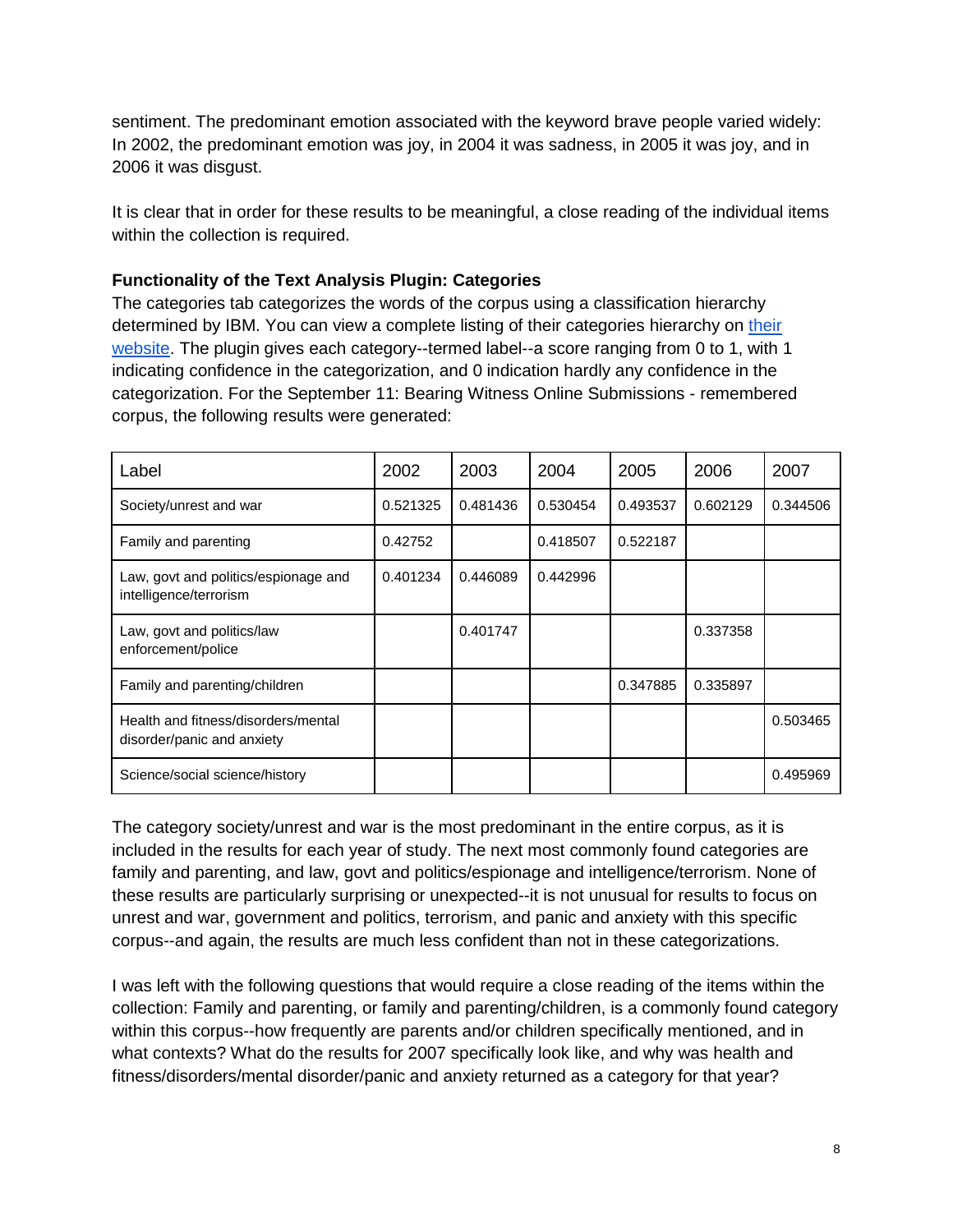### **Functionality of the Text Analysis Plugin: Concepts**

The concepts tab identifies concepts that might not be specifically referenced within the corpus. Each concept is given a relevance score on a range from 0 to 1, with 0 meaning that concept is not relevant, and 1 meaning it is highly relevant. Some of the concepts are only understandable after having viewed the results on the keywords tab. For example, race and Africa are two concepts that were generated for 2002, which is understandable given that some of the keywords identified included black people and brown people. For other years, the concepts do not make sense given my prior knowledge of the corpus. For example, in 2005, the concepts include 2008 albums, 1995 albums, English-language films, and Aerosmith.

| Concept                          | 2002     | 2003     | 2004     | 2005     | 2006     | 2007     |
|----------------------------------|----------|----------|----------|----------|----------|----------|
| September 11 attacks             | 0.958201 | 0.957608 | 0.974361 | 0.98077  | 0.945388 |          |
| <b>World Trade Center</b>        | 0.672397 | 0.759123 | 0.51063  | 0.469902 | 0.860791 |          |
| English-language films           | 0.512286 |          | 0.497657 | 0.541227 | 0.709231 |          |
| <b>United States</b>             | 0.476602 | 0.548944 |          |          |          |          |
| White people                     | 0.442029 |          |          |          |          |          |
| <b>Other People's Lives</b>      | 0.42471  |          |          | 0.684684 |          |          |
| Race                             | 0.393085 |          |          |          |          |          |
| <b>Africa</b>                    | 0.380084 |          |          |          |          |          |
| 1995 albums                      |          | 0.517959 |          | 0.509833 |          |          |
| <b>Twin Towers</b>               |          | 0.50364  |          |          |          |          |
| 2008 albums                      |          | 0.490047 | 0.407696 | 0.531898 | 0.800602 |          |
| Attack!                          |          | 0.477476 |          |          |          | 0.839117 |
| <b>Twin towers</b>               |          | 0.453003 |          |          |          |          |
| September 11                     |          |          | 0.537067 | 0.61011  |          |          |
| <b>Remembrance Day</b>           |          |          | 0.465781 |          |          |          |
| <b>Veterans Day</b>              |          |          | 0.404729 |          |          |          |
| <b>The Nation</b>                |          |          | 0.382261 |          |          |          |
| Aerosmith                        |          |          |          | 0.471054 | 0.728064 |          |
| <b>American way</b>              |          |          |          |          | 0.749609 |          |
| <b>Personal life</b>             |          |          |          |          | 0.66996  |          |
| <b>United Airlines Flight 93</b> |          |          |          |          | 0.65149  |          |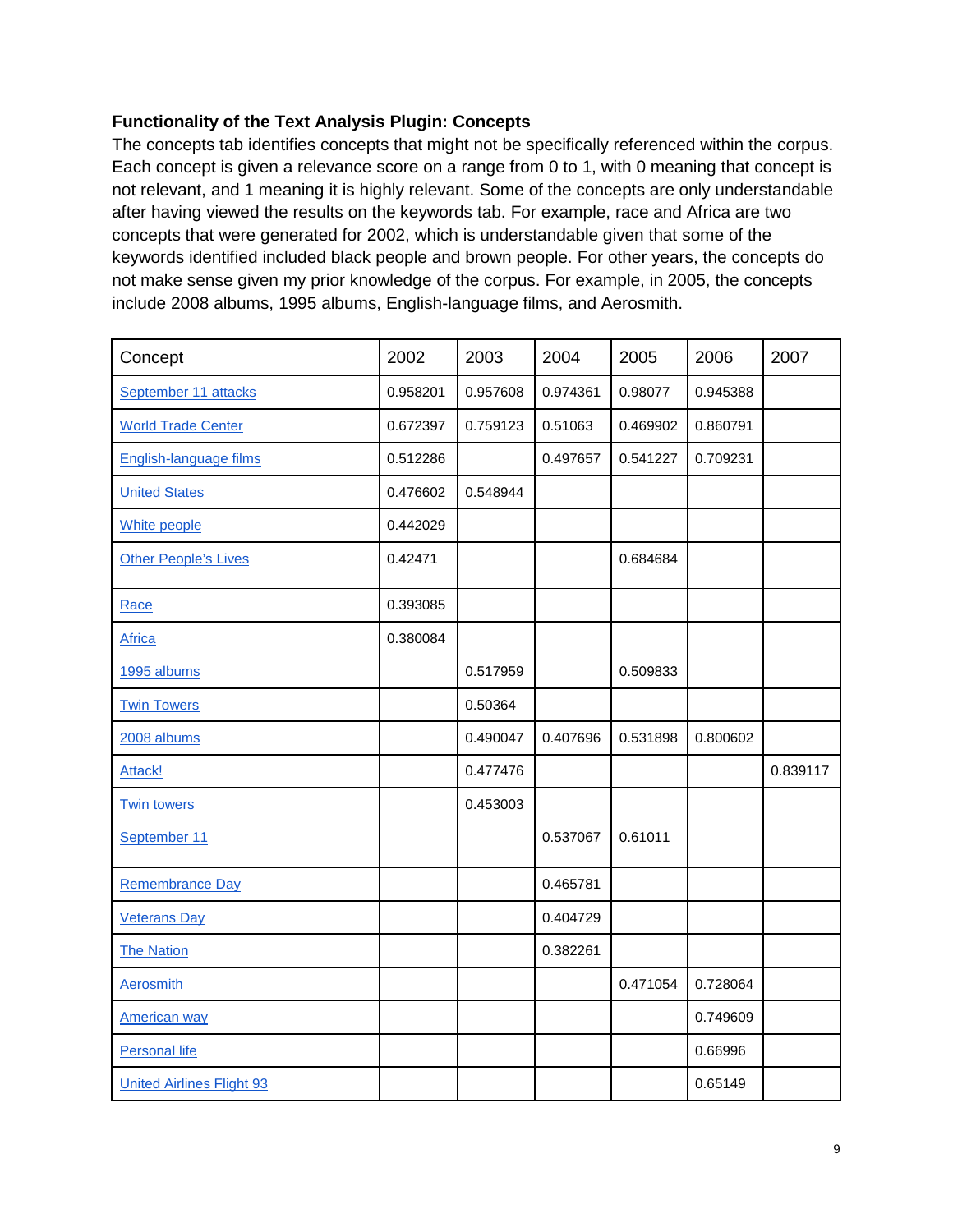| <b>Attack</b>                 |  |  | 0.92115  |
|-------------------------------|--|--|----------|
| 2001 albums                   |  |  | 0.896501 |
| <b>Attack on Pearl Harbor</b> |  |  | 0.778605 |
| 2002 singles                  |  |  | 0.709799 |
| 2005 albums                   |  |  | 0.707526 |
| Harbor                        |  |  | 0.678074 |
| World War II                  |  |  | 0.674963 |

Based on these results, it appears that the concepts tab might be the least useful of the four features for this particular corpus and this particular research question. Unsurprisingly, September 11 attacks and World Trade Center are the most prevalent concepts identified throughout the corpus, and other anticipated concepts include United Airlines Flight 93, United States, attack, and the nation. Like the keywords tab, some results that are identified as separate concepts are essentially the same thing, such as September 11 attacks and September 11, or World Trade Center and Twin Towers. Other concepts actually are the same thing, like Twin towers and Twin Towers.

### **Step 5: Using the Ngram Plugin**

The Ngram Plugin page contains a table of the existing corpora within your *Omeka* site. To access the Ngram functionality, users have to navigate to the specific corpus they wish to analyze by clicking on the title of the corpus. This directs the user to a page that provides an overview of the parameters of that corpus that were set when the corpus was generated: whether or not it is public, the search query, sequence element, sequence type, and sequence range. This page is where users can edit or delete their corpus, view what text element the corpus was configured with, and the item count of both the pool and corpus. This is also where users can generate unigrams, bigrams, and trigrams, and where they can navigate to the ngram search and ngram frequencies.

#### **Functionality of the Ngram Plugin: Ngram search**

Within the ngram search feature, users are able to graph words or phrases in order to gain insight into how that ngram(s) is represented throughout the corpus. Users can graph numerous ngrams at one time, allowing them to compare results of various ngrams throughout the corpus. Users can also specify which dates they wish to view, but if left blank, results will appear for each year of the sequence range, which was configured when the corpus was created.

After inputting a phrase and the sequence range, users are presented with a sequence graph, ngram counts, and total ngram counts. The x-axis of the sequence graph includes the sequence range and the y-axis is a percentage of the relative frequency. Ngram counts provide the count and percentage of the frequency of the specific phrase(s) throughout the corpus, while total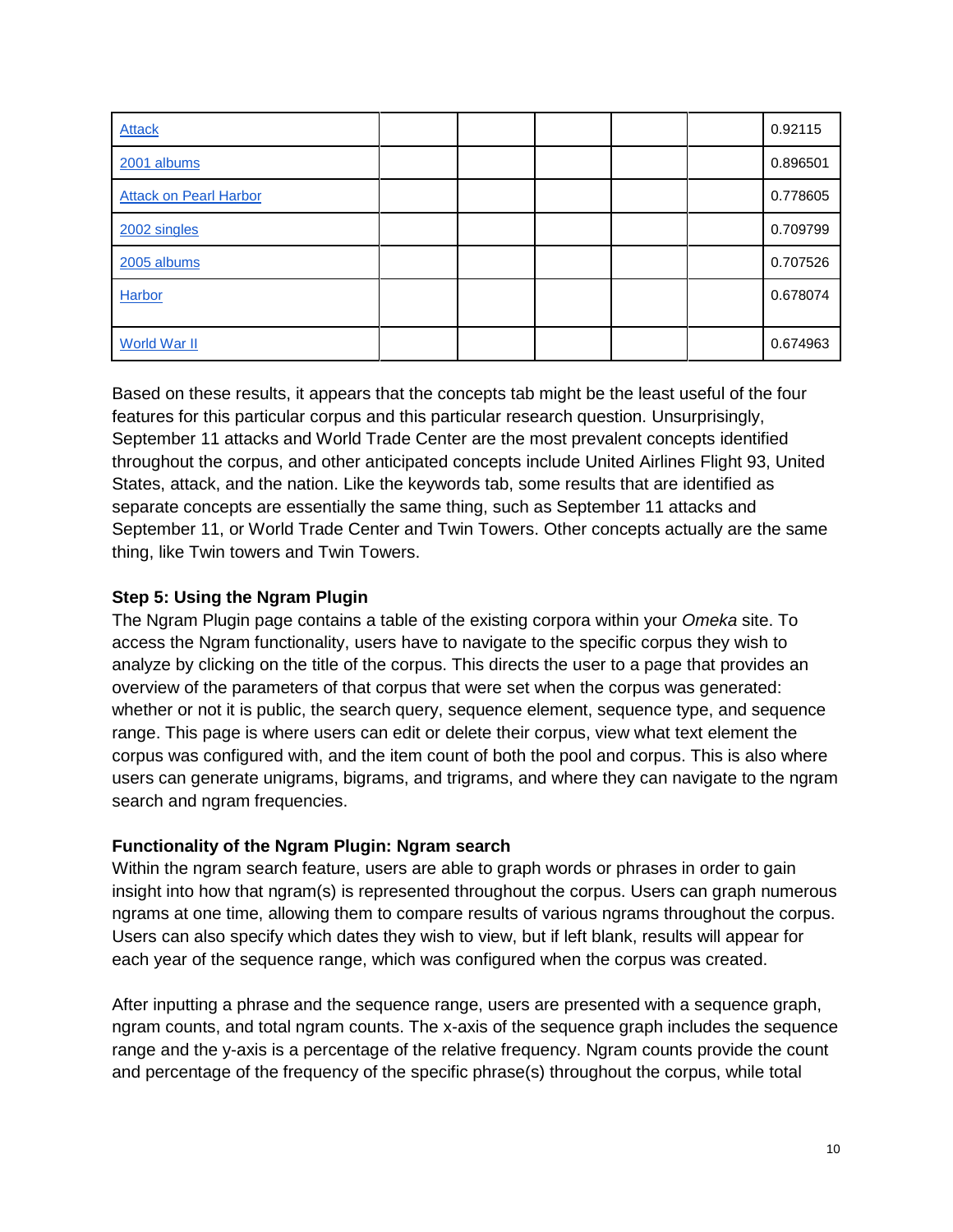ngram counts calculates the total count and total unique count of the entire corpus, not just for the specified ngram(s).

Based on the results generated by the Text Analysis Plugin, I specifically chose the following ngrams to use in the ngram search:

Heroic people, courageous people, brave people



These results demonstrate that visitors used the word brave to describe those who experienced the events of September 11 more so than the words heroic or courageous. Usage of the word brave increased over time, which indicates that visitors were less likely in the year(s) immediately following September 11 to describe those who experienced the events as brave- only after a year or so had passed were they utilizing that description with a greater frequency. Heroic people was not particularly relevant, and the ngram courageous people was only used six times throughout the corpus.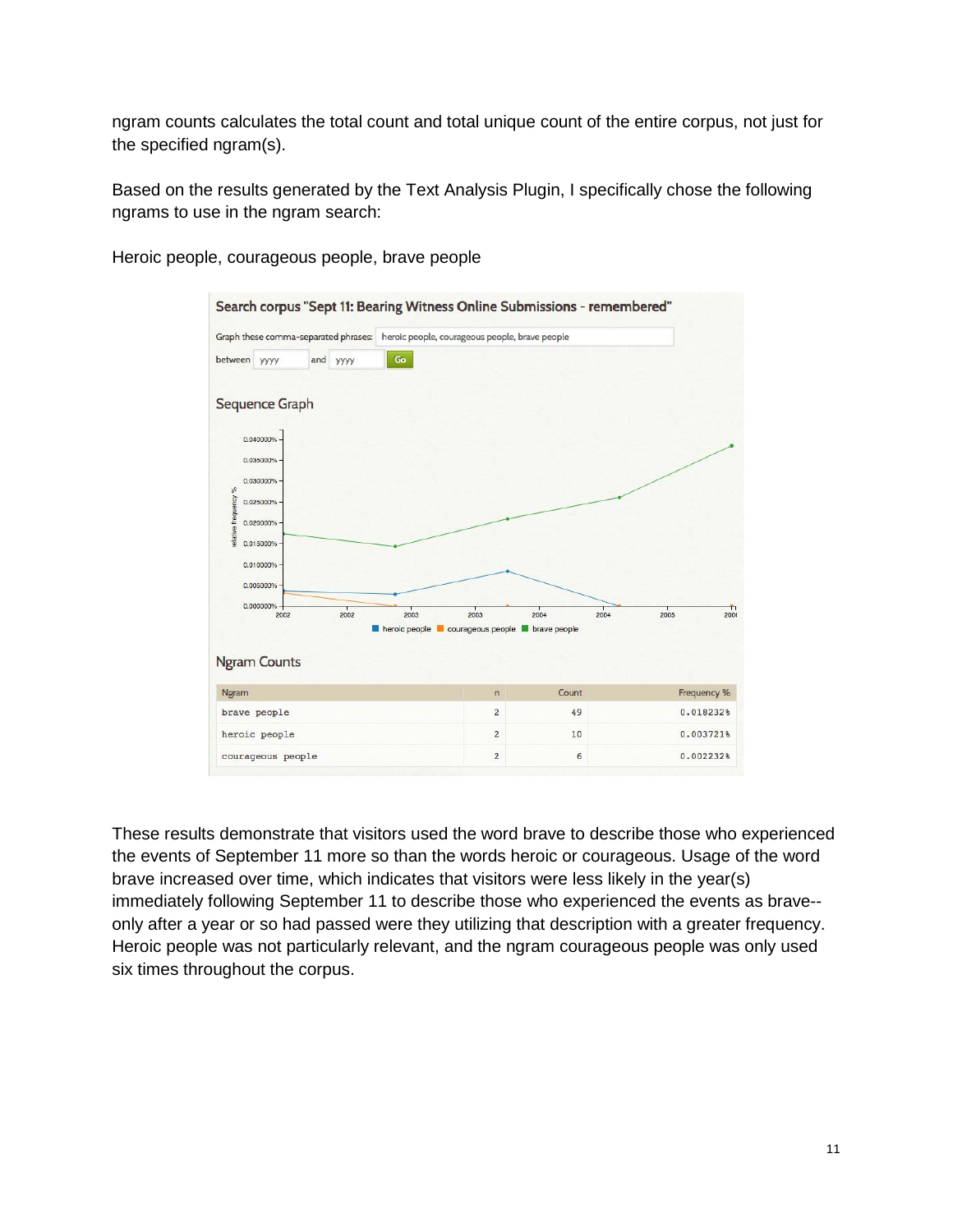#### Human spirit



The use of the ngram human spirit occurred 25 times throughout the corpus, although its usage varied from 2002 through 2007, with the term not being used in some years. It is not particularly relevant to the corpus given its low frequency. It seems most likely that visitors were more likely to *describe* human spirit, rather than using that particular phrase.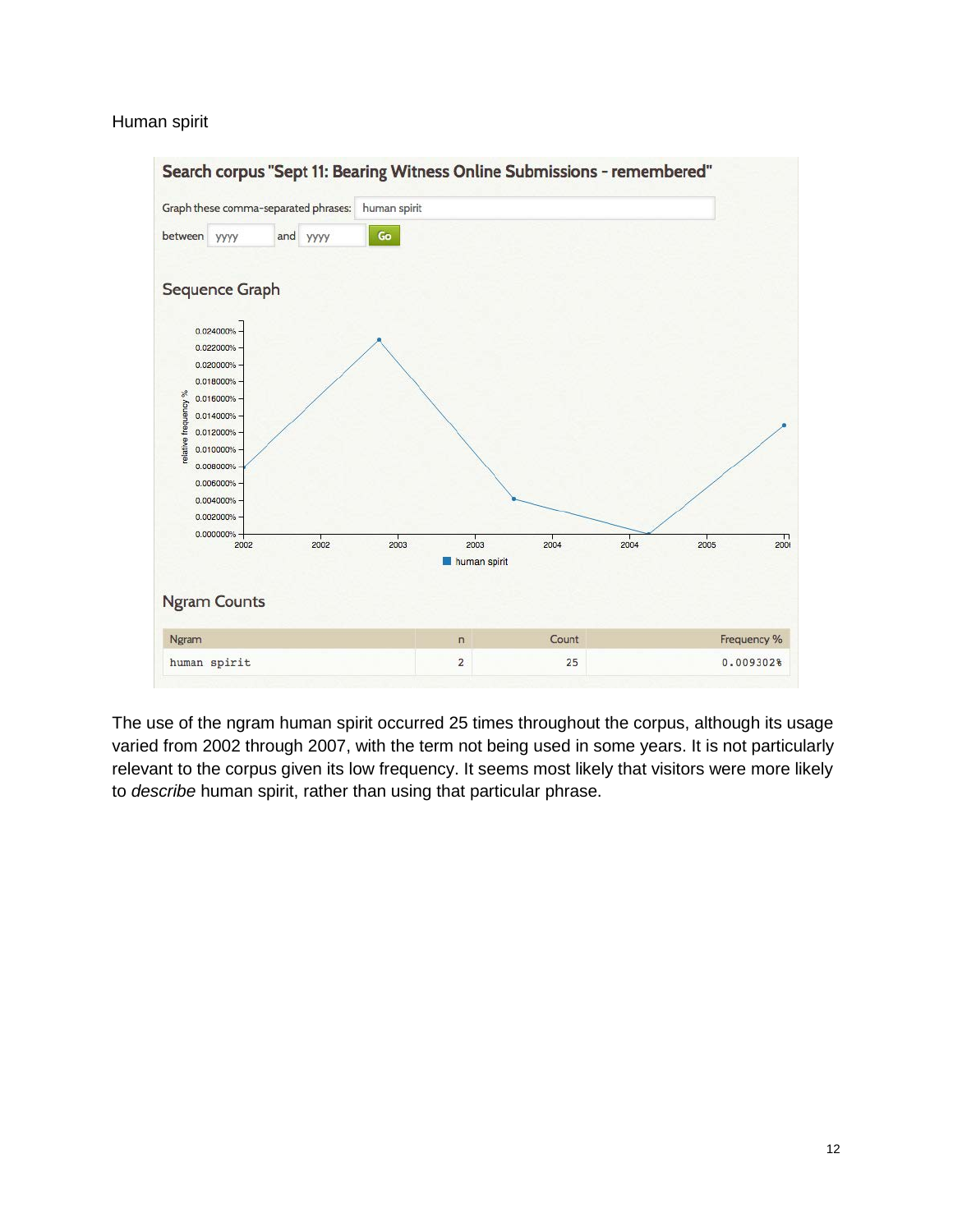#### Innocent people, innocent victims



The ngram innocent people is highly relevant to this corpus and is used with consistent frequency from 2002 through 2007. The use of innocent victims is much less frequent, and there is a spike in usage between 2004 to 2005. It is evident that visitors identified those who experienced the events of September 11 as innocent, and that characterization continued to be utilized even as visitors remembered the events of September 11 in subsequent years.

#### **Functionality of the Ngram Plugin: Ngram frequencies**

The ngram frequencies pane allows users to determine how many unigrams, bigrams, or trigrams they wish to generate. Users will be presented with a table consisting of the ngram, total count of that ngram, and frequency of the occurrence of that ngram throughout the corpus. Additionally, the plugin states how many uni/bi/trigrams are contained within the corpus and how many unique uni/bi/trigrams are extant.

For the purposes of this case study, I examined trigrams.

| Ngram                |       | Total count   Frequency % |
|----------------------|-------|---------------------------|
| Should be remembered | 1,878 | 0.715519%                 |